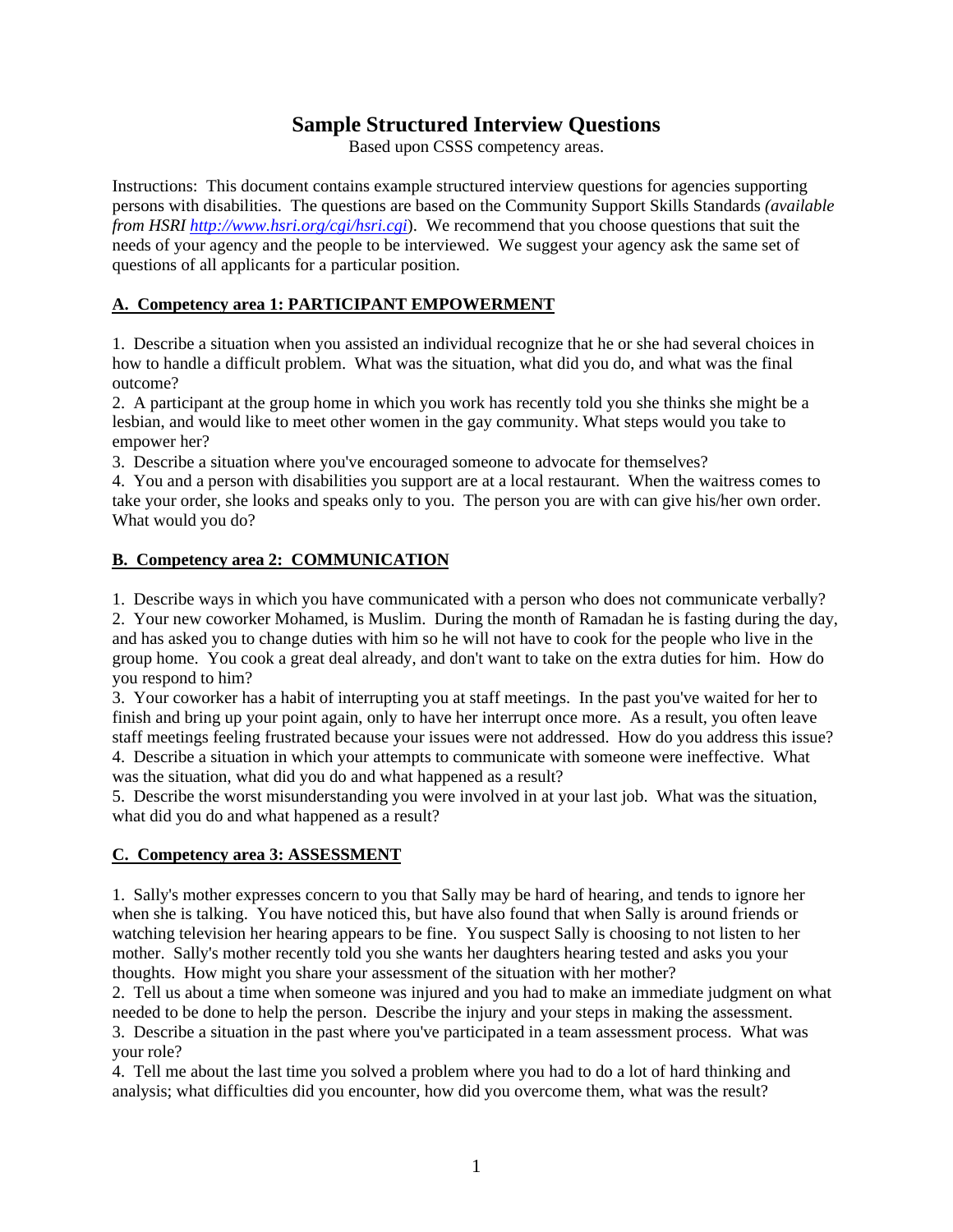## **D. Competency area 4: COMMUNITY & SERVICE NETWORKING**

1. A person you support tells you when he was a child his family went regularly to a Catholic church and he would like to become active in the faith again. How do you support him in this goal?

2. Midori, a Japanese-American is quiet and doesn't leave the house. She is not involved in any activities and has no personal relationships. Midori claims she has no areas of interest but seems unhappy with her life. How might you assist Midori in recognizing and developing areas of interest?

3. Please describe some community resources you have had contact with in your own neighborhood. How might those resources be used by a person with a disability?

4. Think about the last time you moved to a new community. What strategies did you use to find places to engage in your favorite leisure activities? How did you go about meeting people with interests similar to yours? John recently moved from a large institution to a supported living setting. How might you assist John to learn about and become part of his new community?

5. Describe the most embarrassing situation you have experienced when you were with a person with a disability. What was the situation, what did you do, what happened as a result? What, if anything, would you do anything differently if you experienced a similar circumstance in the future?

## **E. Competency area 5: FACILITATION OF SERVICES**

1. Tell me about a time when you had to practice professional confidentiality. What was the situation? What did you do? What was the outcome?

2. When working with persons with developmental disabilities, what do you think is key in establishing a solid working relationship?

3. A few weeks after developing her support plan, Rachel changes her mind about wanting to get a job. How might you respond?

4. Describe a situation in which you helped a person set a goal and then supported the person to achieve that goal. What was the goal and how did you help?

5. Describe a situation in which you or someone you know needed a medical, psychological or other support service but was having trouble getting it. What was the situation, what did you do, what was the result?

## **F. Competency area 6: COMMUNITY LIVING SKILLS & SUPPORTS**

1. Describe the best meal you have ever prepared for a group of people.

2. Describe the household chore or duty you like least. What strategies do you use to ensure that the chore or duty is completed?

3. Describe the household chore or duty you like most. What strategies do you use to ensure that the chore or duty is completed?

4. What actions would you take if you recognized a person showing signs of having an allergic reaction (e.g., hives)?

5. Kamol, a resident in the group home were you work was raised in a Thai community. Lately, he has expressed how much he misses his mother's cooking and talks about Thai dishes he loved as a child. How might you respond to this situation?

6. Describe a time when you were required to provide medical assistance or treatment to another person. What was the situation, what did you do, what happened as a result?

## **G. Competency Area 7: EDUCATION, TRAINING, & SELF-DEVELOPMENT**

1. How have you kept up on relevant resources and information about a topic of interest to you?

2. What else besides your education and job experience qualifies you for this job?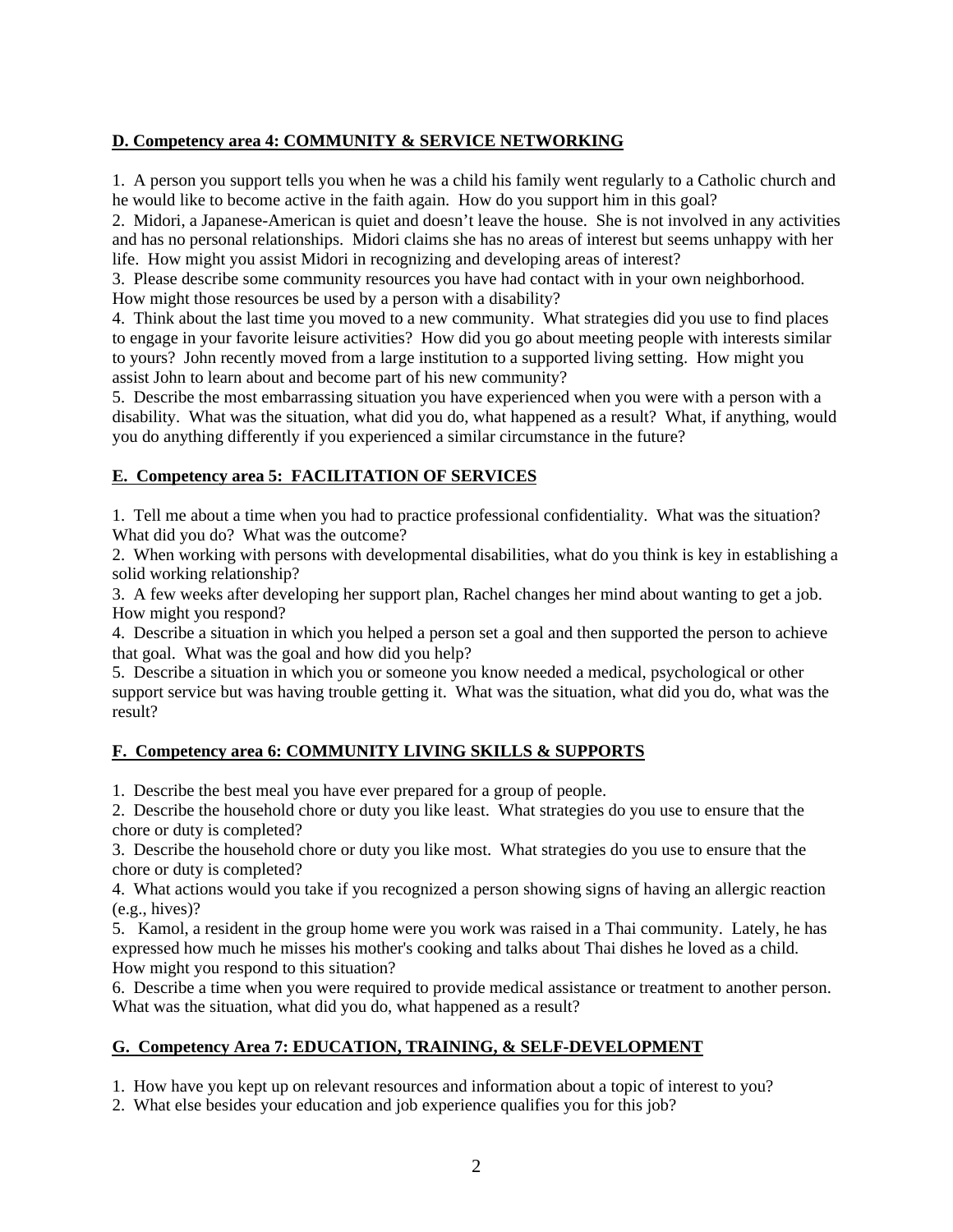3. Describe the last thing you did for self-improvement?

4. Tell me about the best class you have ever taken. What was the class? Why was it good?

5. What is the next thing you want to learn how to do, or how to do better? What is your plan for accomplishing this?

## **H. Competency Area 8: ADVOCACY**

1. What advocacy organizations/services are available in this community that might assist persons with disabilities?

2. Tell me about a situation where you have advocated on behalf of another person or a time when someone else has advocated on your behalf. What made that advocacy successful or unsuccessful? 3. Describe a time when you witnessed a person with disabilities being teased by a coworker or other

person. What did you do? What could you have done to assist that person?

## **I. Competency Area 9: VOCATIONAL, EDUCATIONAL, AND CAREER SUPPORT**

1. Mali would like to join a Hmong quilting group, but she has no method of transportation other than the bus, which is a long and confusing ride. What could you to do as her DSP to support her in gaining access to this program?

2. Describe a time when you have supported another person in a vocational or education program or with their career development?

3. Describe the things you have done in the last couple of years to advance your career. What supports did you use/receive? What was the most helpful assistance you got?

4. Describe the first job you ever had. What would you do to adapt that job so that it could be performed by someone who could not walk (talk, see, hear etc.)?

## **J. Competency Area 10: CRISIS INTERVENTION**

1. Betty a person in the home where you work is sensitive to loud noises. One afternoon, the maintenance crew comes to the house to do yard work and the sound of the riding mower sends her into a panic. She begins pacing rapidly while crying and covering her ears. She picks up a nearby object in attempt to throw through the window towards the maintenance worker. How would you handle this situation?

2. Describe the last time you became involved in a conflict or crisis situation. What was the situation? What did you do? How well did it work? What would you have done to prevent the situation from occurring?

3. Describe the most difficult person you remember ever dealing with at work or school. Describe the most difficult situation you remember encountering with that person. How did they react to you? How did you deal with the situation? What did you do about your own feelings? Did you ever discuss you differences with this person? If not, why not? If yes, what happened?

## **K. Competency Area 11: ORGANIZATIONAL PARTICIPATION**

1. Tell me about the mission of the last company you worked for. Did you agree or disagree with that mission, why?

2. Describe a situation where you played a role in making a change within your last place of employment (or church, community center or club). What was the situation, what did you do, what was the result?

3. Describe a situation in which you had a conflict with a co-worker. What was the issue, what did you do, what was the outcome of the conflict?

4. Describe a situation in which you had a conflict with your supervisor. What was the issue, what did you do, what was the outcome of the conflict?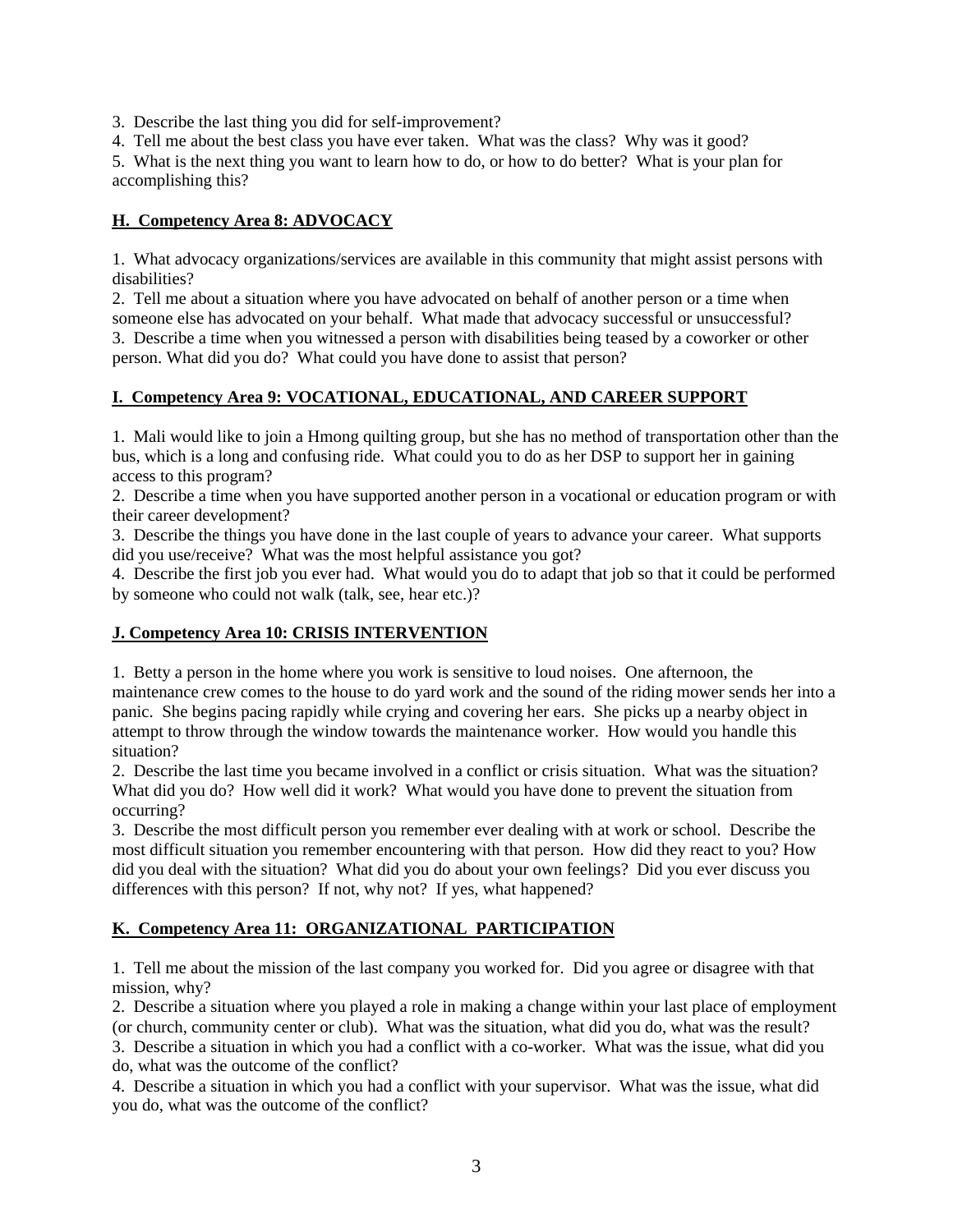5. What was the best experience you have ever had as a member of a team? What was your role on the team? What made it a good experience?

6. Describe the worst supervisor you have ever had. What made that person a poor supervisor? How did you work with that person to complete your job duties?

7. Tell me about the last time you found yourself trying to do too many different things at the same time. How did you handle the situation?

8. Describe the co-worker that you most appreciate? What characteristics or qualities of that person do you most appreciate?

9. What behaviors do you think are most important/most valued by team members or co-workers in the work place? Of the behavior you just listed, please do a self-evaluation and tell me which is your strongest most positive co-worker behavior? Which might be a possible improvement area for you?

10. What does team work mean to you? Give some examples of things you have done to be a good team member, or to improve teamwork.

### **L. Competency Area 12: DOCUMENTATION**

1. Tell me some of the reasons you feel documentation is important.

2. Describe a situation in which someone you know used words to describe a person or a group of people that showed disrespect. What if anything did you do in that situation?

3. Describe a situation in which you were asked to document an event. Describe what occurred, what information was documented, and the reasons behind your documentation.

4. What was the best thing you ever wrote? What was the topic; what made this the best thing you ever wrote?

5. Describe the most difficult writing assignment you have ever had. What was the assignment, how did you handle it?

6. Describe the last paper or writing assignment you completed in school or at work. What was the assignment, what did you do, what was the outcome of the assignment?

#### **Experience, Credentials and Self-Evaluation/Opinion Questions**

1. Describe a typical day in your most recent job.

2. Describe any classes, experiences, or training you have received that prepare you for this job.

3. Most of us have more than one reason for leaving a job. What are some of yours, from past or present experience?

4. What one or two words would most of all of your previous supervisors use to describe you?

5. What part(s) of you last/present position did you like least? What did you do to try to overcome the situation? What would you think if you know in advance that this situation would be present in your new iob?

6. Under what circumstances might you seek out a co-worker or peer for advice or suggestions? Provide examples of time you did that in the past.

7. Describe your ideal job. Discuss the amount and type of supervision you prefer, contact and kinds of relationships with co-workers, job tasks, and freedom to work or to make decisions.

8. Under what circumstances might you seek out a co-worker or peer for advice or suggestions? Provide examples of time you did that in the past.

9. If you had the authority or power, what one thing would you change about your current/last position?

10. Other than money, what rewards, benefits, or work situations are most important for you?

11. How much time did you miss from work last year? The year before?

12. What suggestions has your supervisor given you for performance improvement or development?

13. We have all made mistakes in our job, some bigger than others. Tell me about the biggest work place mistake you ever made. What were the circumstances, and how did you deal with it? What did you lean from the experience?

14. Tell me about your schedule flexibility, and your work schedule preferences.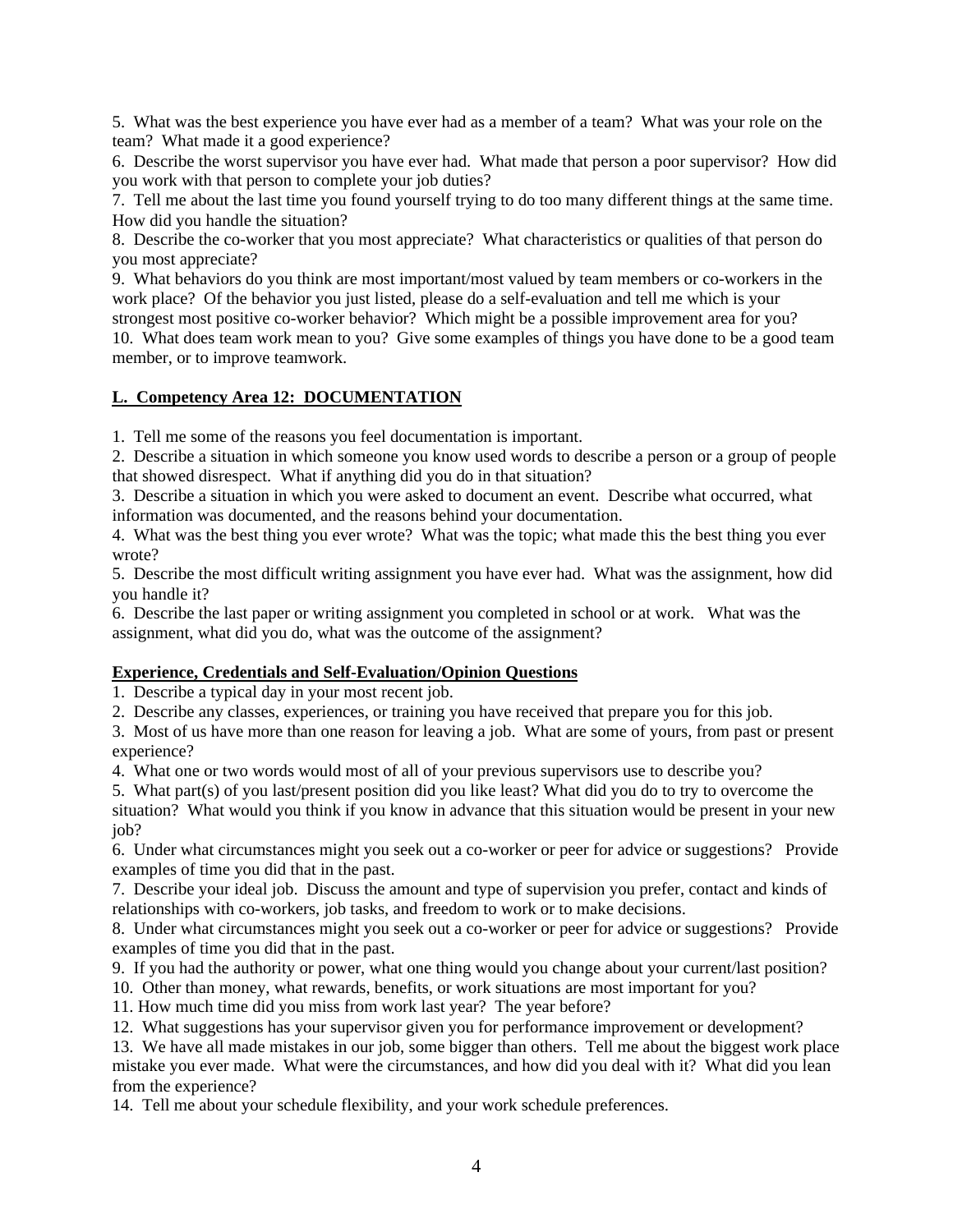15. If you were offered this position and you accepted, what one or two major contributions do you think you would make, in the short term (in the first few weeks) and in the long term (after a year or so)?

Interview questions developed by Talley Sjonberg, Karen Pederson, Amy Hewitt, Sherri Larson (Institute on Community Integration) & Julie Stocker (Hiawatha Homes, Rochester, MN).

Funding for this project was provided by the Partnerships for Success Grant funded by the U.S. Department of Labor (Grant # N-7596-9-00-87-60).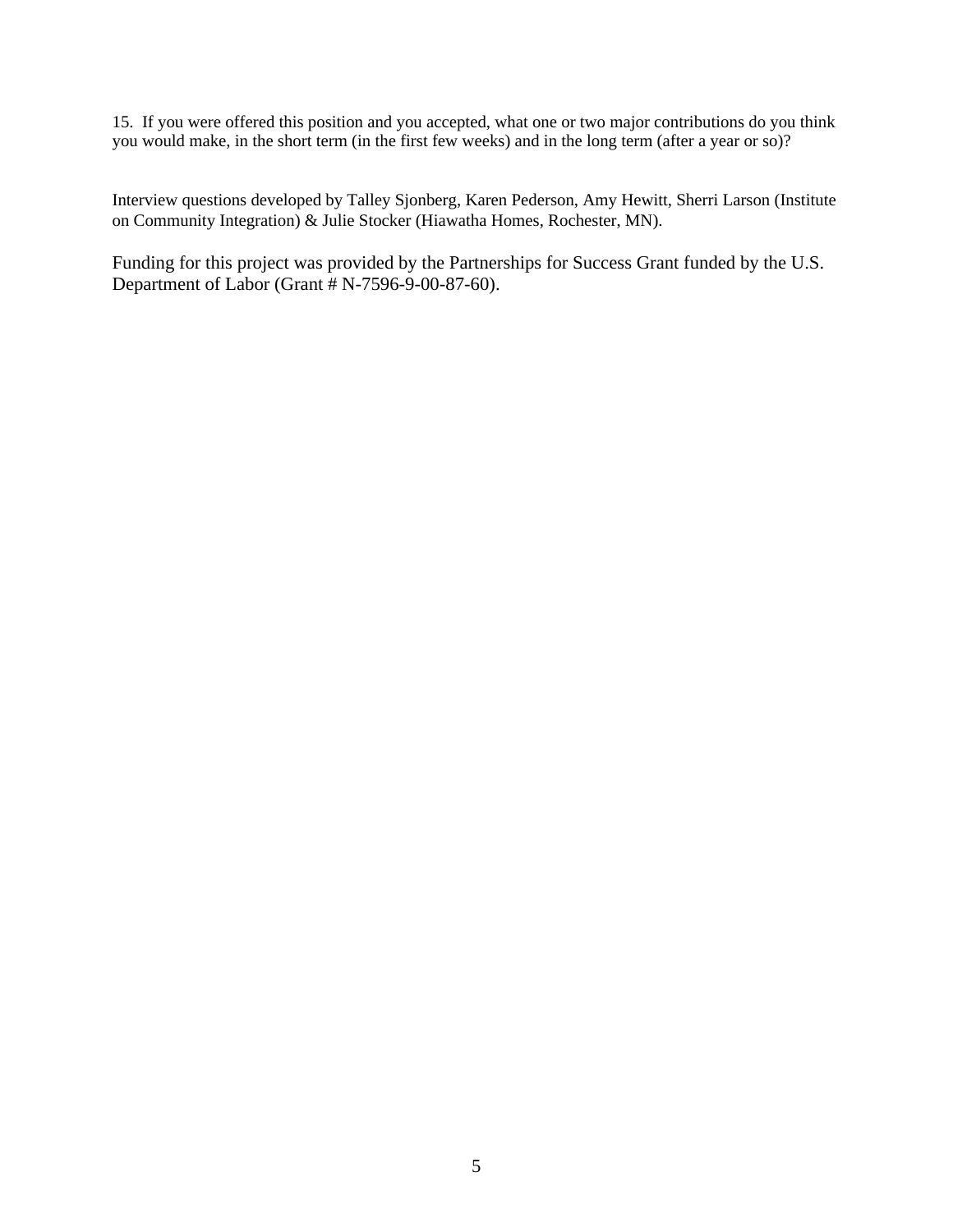## **A Primer on Structured Behavioral Interviewing February 18, 2001**

### **Guiding Principles**

- The best predictor of future behavior is past behavior in similar circumstances that was recent or that reflected long-standing behavior patterns
- Ask candidates to describe situations they have faced and how they handled them. (Situation, Behavior, Outcome)
- If you use more than one interviewer, divide up the competency areas ahead of time, allow each interview to address a smaller number of areas.
- When you sell your organization be realistic
- Keep your questions open-ended
- Start with the assumption that the candidate has no skills and allow him or her to demonstrate capabilities.
- Consider the interview a collection of "movies" which contain three elements situation, behavior, outcome.

### **Problems To Avoid**

- Assuming that people are better at the things they like to do
- Taking information on strengths and weaknesses at face value
- Asking why do you want the job or what are your career goals (most candidates cannot predict accurately their future career paths)
- Statements of attitude and philosophies are poor predictors of people's actual behaviors
- Hypothetical questions force candidates to say what the he/she thinks the interviewer wants to hear

### **Strategies For Gathering Information In An Interview:**

#### **Experience Questions**

- Used to put candidate at ease, provide overview of past experience, and to set stage for other questions
- Example questions
	- o Duties in last job
	- o Responsibilities in last position
	- o What do you typically do when you have a difference of opinion with your boss
	- o Describe a typical day in your most recent position

#### **Credentials**

- Obtain information about a person's education, employment history, and past achievements which is verifiable using other sources
- Example questions
	- o What degrees do you hold?
	- o What was your major?
	- o What special recognition have you received?

#### **Self-Evaluation Opinion**

- Yields information about what the applicant thinks about a topic
	- o Reveals areas for probing
	- o Provides information the applicant thinks is important
	- o Invites applicant to say what he thinks you want to hear
	- o Makes a candidate who thinks quick and speaks fluently seem very competent
	- o Don't provide any evidence about what the candidate has done